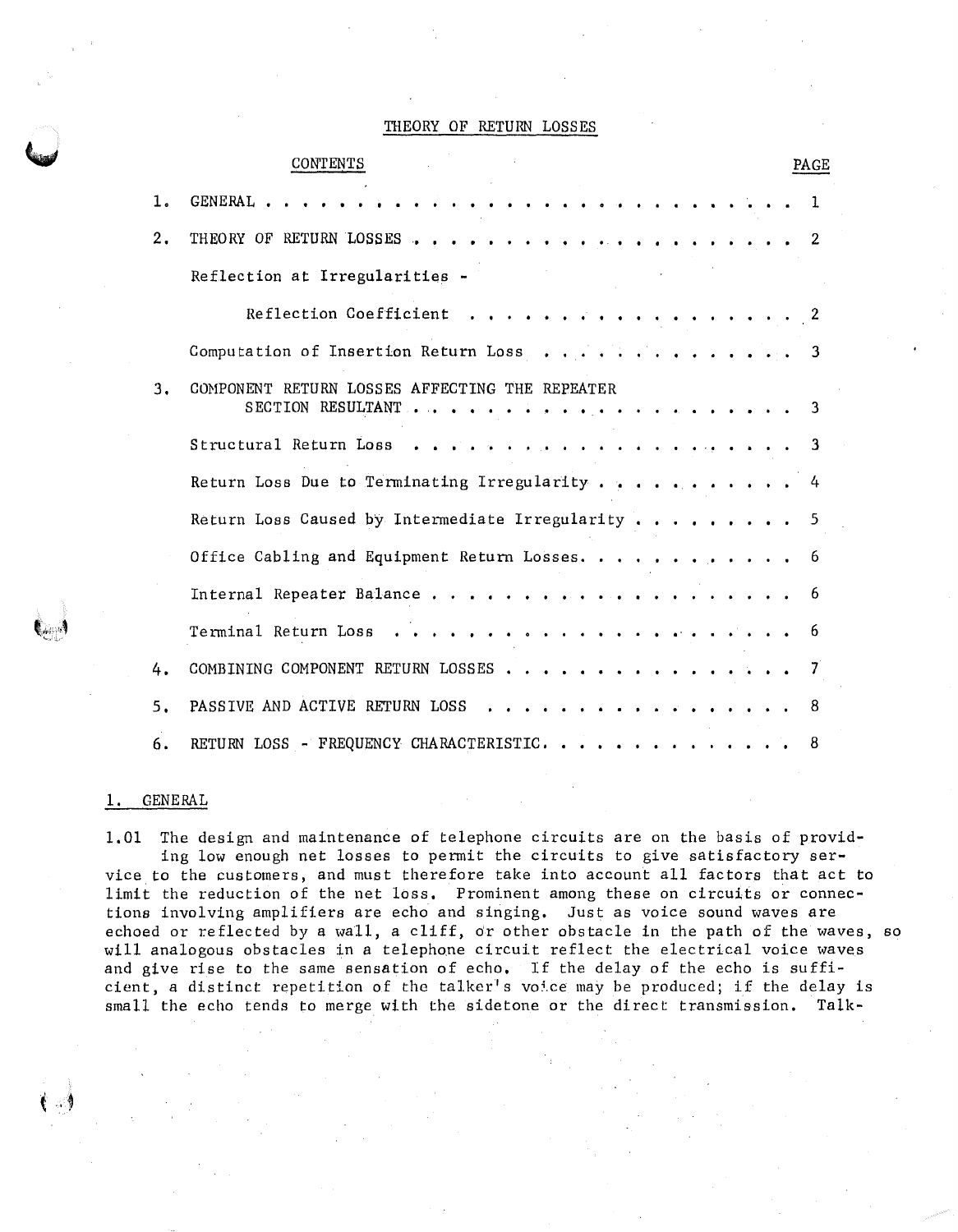er echo is echo heard by the talker due to his own speech and its effect is principally to annoy and disturb the talker and perhaps delay the conversation. Listener echo<br>is echo heard by the listener due to the far-end subscriber's speech; this may re-<br>duce the intelligibility of conversation<br>and may also be the source of considerable annoyance, but is usually less objection-<br>able than the "talker" echo. If the echo is very pronounced a circulating current<br>may be started around a repeater and the repeater in effect converted into an oscillator. The oscillating current will be<br>heard by litteners on the circuit and give<br>them the effect of a howl or "singing" on the circuit, through which it may be impossible to talk, or which may otherwise is of especial concern in two-wire circuits and is the subject to be treated in this saction.

1.02 Any change in the fundamental con-<br>stants of a circuit may constitute<br>an impedance irregularity, at which voice power is partially reflected or schoed back to-<br>wards its source. In traveling back, this<br>reflected power may, in conjunction with other<br>reflections, be of sufficient magnitude to lead to an oscillating or singing condition in a repeater on the circuit, the possibil-<br>ity of which depends among other things on the amount of the reflected power and the gain in the repeater. Since the net loss of a circuit depends to a large extent on repeater gains, the reflected power may be and frequently is one of the factors that<br>determine the lowest net loss at which a<br>given circuit may be satisfactorily operated.

Reflections at irregularities, giving<br>rise to "returned" or "unbalance" 1.03 currents and reacting on the operation of<br>repeaters, are, therefore, at the bottom of<br>singing phenomena, The theory of such reflections is first taken up in this section following which are given the effects of<br>the returned currents, a discussion of methods of measuring these currents in such terms as return loss and singing point, and a discussion of how these currents come.<br>into theoretical and practical considerations of the design and maintenance of circuits.

### 2. THEORY OF RETURN LOSSES

### Reflection at Irregularities - Reflection Coefficient

2.01 An electrical wave impressed on a uniform circuit travels along the circuit, undergoing uniform attenuation and phase change. No reflections take place and hence no unbalance currents arise. The ratio  $(\frac{E}{I})$  of the voltage and current at any point in the circuit is the characteristic<br>impedance, Z<sub>o!</sub> of the circuit, If a cirpuit infinitely long or smoothly terminated<br>Je broken at any point, F, the impedance

Page 2

looking either to right or left from F 18<br>Z, and by Pollard's (Thevenin's) theorem<br>the voltage impressed, say, at the left can<br>be represented by a voltage in series with<br>Z, as shown by Fig. la. If an irregularity is inserted at F, the impedance looking<br>through this irregularity to the right be-<br>comes Z or the impedance that in effect terminates the uniform line to the left, as pictured in Fig. 1b.



### $F1g. 1.$

2.02 The current  $I_i$  at F when there is no The current  $\frac{1}{1}$  av f music  $\frac{E}{ZZ_0}$  $-$  and is called the incident current. aometimes With the irregularity inserted the current at F becomes  $I_t$  which equals  $\frac{E}{Z_0 + Z_t}$  (Fig. 1b). The insertion of the irregularity in effect sats up a reflected current  $I_r$  (See Fig. 1b) which combines vectorially with<br>  $I_1$  to produce  $I_t$ , i.e.,  $I_1 + I_r = I_t$  or<br>  $I_r = I_t - I_i$ . The directions of the current arrows shown in Fig. 1 are arbitrary<br>since each of the currents is a vector quantity. The relation of interest is how<br>much of the current that would exist with no irregularity is reflected by the irregu-<br>larity, i.e.,  $\frac{1}{T_1}$ , which, from the above,

 $18:$ 

Ι

$$
\frac{I_r}{I_1} = \frac{I_t - I_1}{I_1} = \frac{Z_0 + Z_t}{Z_0 + Z_0}
$$

This expression simplified becomes;

$$
\frac{I_{\rm P}}{I_{\rm 1}} = \frac{Z_{\rm o} - Z_{\rm t}}{Z_{\rm o} + Z_{\rm t}} \tag{1}
$$

3.03 The ratio 
$$
\frac{2}{2} \div \frac{2}{2} \div 0
$$
 formula 1.

called the "reflection coefficient," multiplied by the incident current,  $I_1$ , gives the value of the reflected current. It applies only for non-loaded or continuously loaded clroults und for coil loaded circuite having irregularities at mid-sec-<br>tion or mid-coil, for only in these cases<br>is the characteristic impedance the same looking to right or left as was assumed in the derivation of the ratio.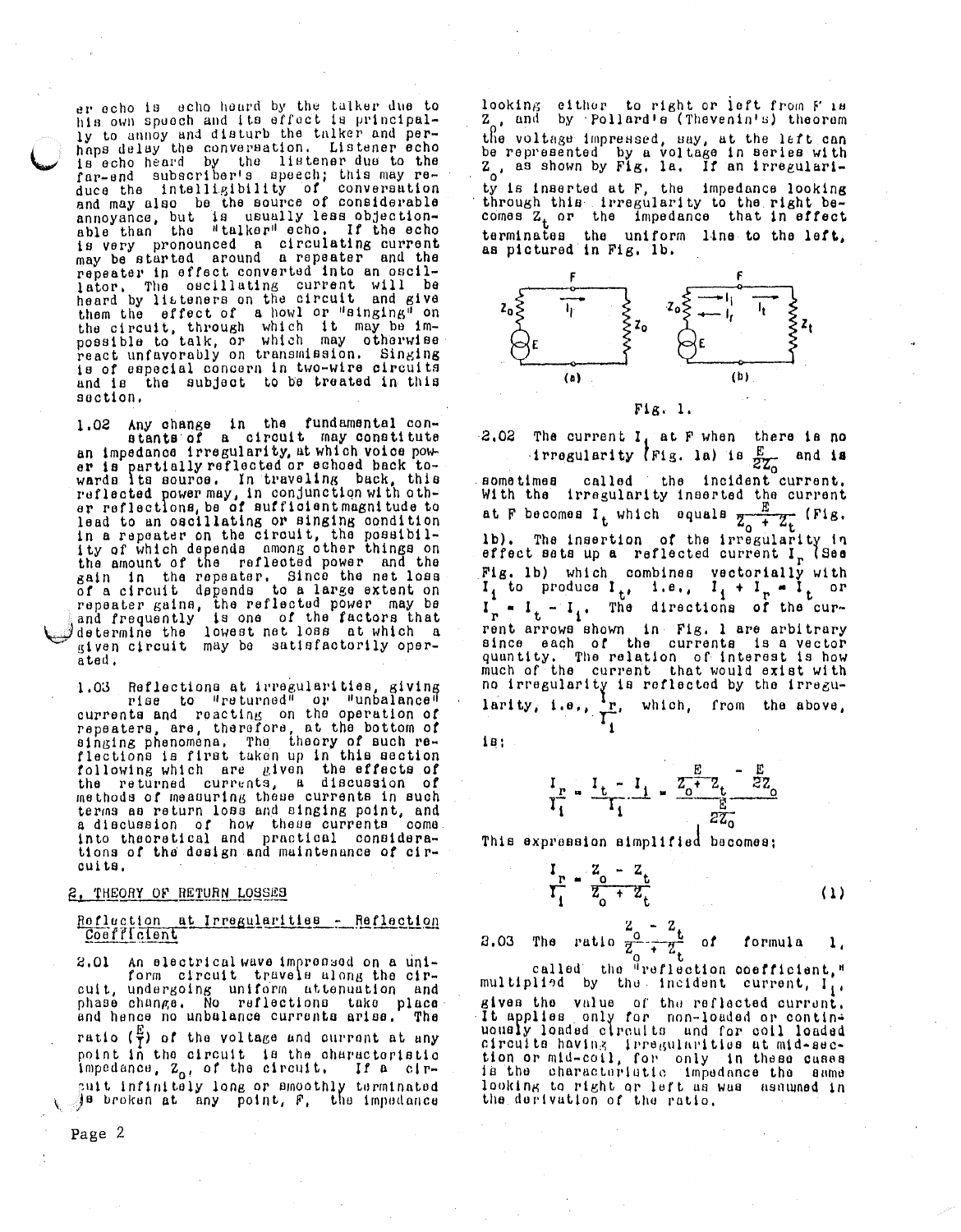# Computation of Insertion Roturn Long

2,04 Where the inserted facility doom not present its characteristic impedance. account must be taken of the reflection at both junctions with the circuit under study<br>and of the attenuation and phase shift in<br>the inserted facility. One way of handling this ultuation is to compute the impedance<br>looking through the inserted facility (a method of doing this is given in Soction AB42,026 of Basic Truncesshop Data)<br>and then determining from formula (2) or<br>curves the return loss between this impedance and the characteristic impedance of the circuit under consideration. In case coil-loaded line at other than half-coil or coil-the the state other than nait-coil or<br>half-section, the return loss is computed<br>as discussed in Appendix A, which requires<br>a consideration of the iterative impedance<br>of the leaded circuit looking from the<br>junction tow terminate the found circuit showing.<br>This latter may be called the complementary<br>iterative impedance. The return loss, how-<br>ever, may be computed by formula (2), or<br>read from the curves, with only small orror<br>in the usual complementary iterative impedance, i.e., if<br>the junction occurs 0.2 of a section from a loading coil,  $z_0$  is the iterative impedance of the circuit as seen 0.8 of a section from the loading coil.

A somewhat different method of com-2,05 puting insertion loss in case of uniform circuits and coil-loaded circuits with<br>insertions at half-coil or half-section is<br>developed in Appendix B. This method consists essentially of determining the junc-<br>tion return loss between the inserted fa-<br>cility and that, under study and then corentity and the value by amounts depending on<br>the length and type of the inserted facili-<br>ty. The effect of the insertion and the<br>trend of the correction with increasing<br>lengths of inserted facility is thus di-<br>rectly seen. when the inserted facility is long enough to present its characteristic impedance,<br>leaving the junction return loss as the ef-<br>fect of the insertion. This method is presented in the drawings on pages 103-105 to facilitate practical computations, and a<br>sample application of these drawings is<br>given in Appendix B. It may be noted that<br>from these drawings curves could be prepared showing directly the insertion return<br>loss of varying lengths of given types of,<br>inserted facility.

2.06 The insertion return loss as computed or as read from appropriate curves exists at the junction nearer the sending<br>end. It must usually be referred to the<br>repeater or other point of reference as discussed in paragraphs 2.10 and 2.11.

For the computation of insertion re-2.07 turn loss at a particular frequency,

≬ ¦

data at that frequency must be available for:

- (a) Characteriatic or lierative impedences of the circuit under study.
- (b) Characteristic impedance of the innerted facility.
- (c) Attenuation constant of the inserted facility.
- (d) Phase shift constant of the inserted facility.

### 3. COMPONENT RETURN LOSSES AFFECTING THE RE-PEATER SECTION RESULTANT

3.01 Taking as a unit part of a circuit the portion between two adjacent repeaters, or a repeater section, there are several sources of returned currents in the section, the effects of which must be combined to arrive at the resultant repeater<br>section return loss. These component return losses are discussed in the following.

#### Structural Return Loss

3.02 Structural return loss is a measure<br>of the departure, due to random ir-<br>regularities, of the impedance of a circuit from its theoretical characteristic impe-<br>dance, In a loaded circuit for example it is impractical to avoid small variations of the loading coll inductance from the normal value, to place the loading<br>coils precisely at the theoretical locations, or to so manufacture a cable that each pair in each loading section will have<br>the same capacitance. These small varia-<br>tions, or structural irregularities, while singly not usually large enough to affect<br>the return loss very much, do give a cumu-<br>lative effect of appreciable magnitude.<br>Although structural return loss theoretically is a function of the ratio of re-<br>flected current to the current that would flow in a perfect circuit, practically, as<br>regards its measurement and the way it in-<br>fluences repeater operation, it is a measure of the accuracy with which the network Impedance and the sending-end impedance of<br>the line agree. With modern precision type<br>networks, with circuits having constants<br>close to those assumed in the network de-<br>sign and with careful building out to sign, and with careful building out to<br>simulate such cable end section as may be involved there is but little difference between the practical and theoretical concepts except at extremely high or low fre-<br>quencies in the transmitted band.

The theory of structural return loss  $3,03$ is developed in Reference I (see Part 16) and the return loss S in db is represented by the formula:

$$
B = S_H + S_W + S_F - S_A \tag{5}
$$

where:  $S_H = \text{Irregularity function}$ 

 $S_U = frequency$  frequency function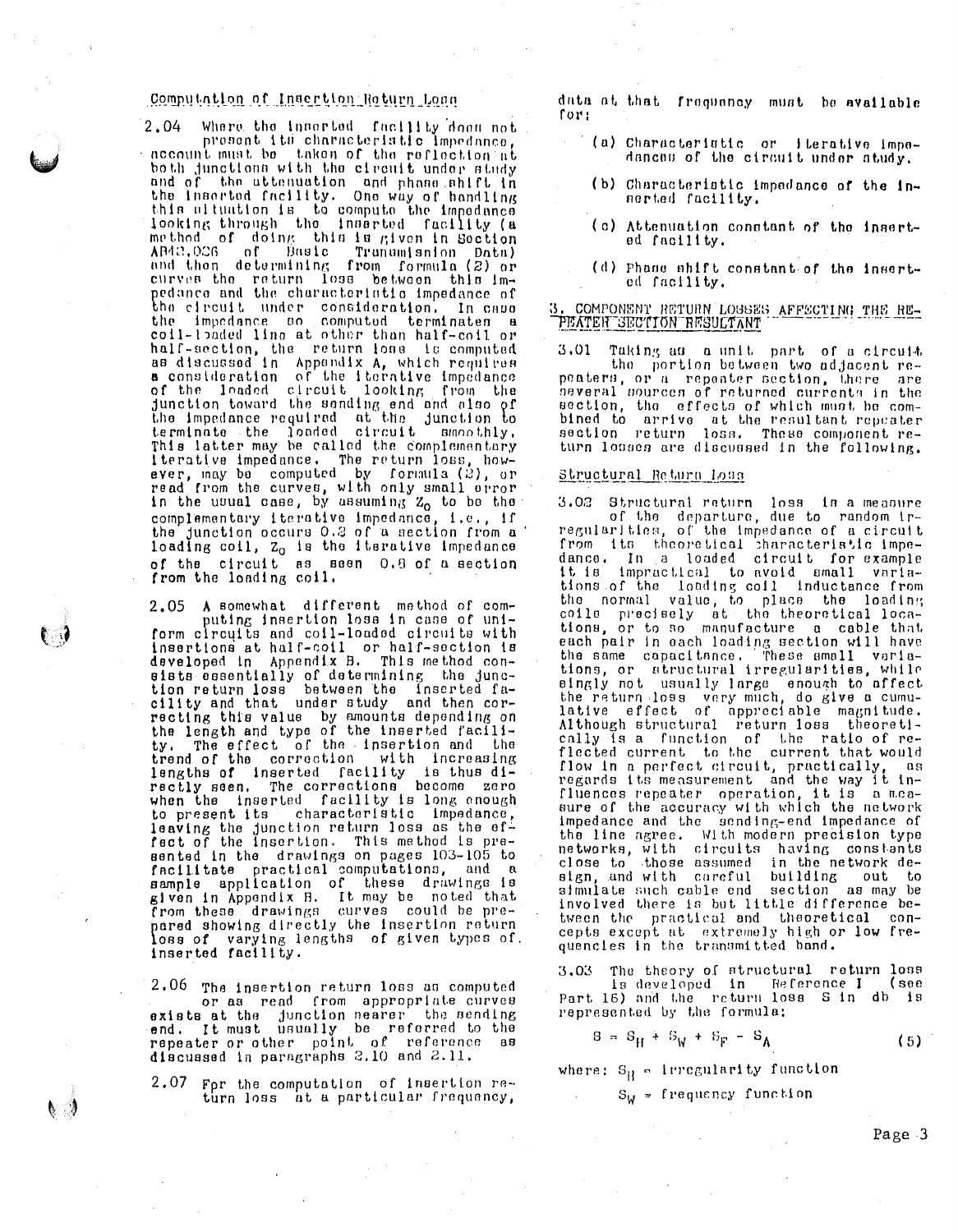# $S_{\mathcal{P}}$  = distribution function

 $S_A$  = attenuation function

The irregularity function <sup>S</sup>H depends<br>on the structural irregularity, which  $3.04$ for a loaded cable line is the combination  $of:$ 

- (a) Small deviations in loading coil inductance.
- (b) Small deviations in capacitance of pairs or phantoms per unit length from the normal value, due to random deviations in the cable as manufactured.
- (c) Loading section capacitance deviations due to placing loading coils at other than their precise theoretical locations.

larger of any of these variations, the The amaller  $\vartheta_H$ , and hence the smaller  $S$ . The value 3H la independent of frequency.

The frequency function Sw depends. 3.05 only on the ratio of the frequency to the cutoff frequency of the facility under<br>consideration  $\begin{pmatrix} W & F_0 \\ \end{pmatrix}$ , Its value decreases with frequency, and for a given<br>frequency, will vary with the weight and<br>apacing of the loading involved.

 $\frac{1}{6}$ .06 S<sub>A</sub> depends on the attenuation of the efroutt, which in turn is dependent poth on frequency and on the type of cir-<br>cuit. It is a kind of summation factor<br>that sums up the returned currents from the<br>that sums up the returned our rennesses by Individual loading sections represented by  $s_{\rm H}$ , hence the minus sign preceding it in the formula. The greater the loading section attonuation, the smaller  $\mathcal{B}_A$ ; and, due to the minus sign of the formula, the greater S.

3,07 The function B<sub>F</sub> takes account of the facts that the structural irregularities are not all the same magnitude and these irregularities arrive at the repeater at different phases. The loading coil in-<br>ductance may for example be either larger<br>or smaller than the correct value, and may be larger or smaller by various mounts.<br>One cannot say that the variations for a particular circuit will be of a certain magnitude, but can say, from a knowledge of the distribution of the magnitude and signs of variations observed in the manufacture of a large number of loading coils and cable<br>leagths, ste., that is a certain percentage<br>of cases the variations due to the several caunou will be equal to or in excess of a certain value. In other words a definite value of structural return loan at a given frequency cannot be forecast for a partic-"tar streutt but rather a distribution of

e return losses between different eir-<br>site, A value can only be established

which, based on probability, it is expected will be met or exceeded by the structural return losses of a cortain percentage of circuits. The larger the percentage of circuits whose structural return losses must equal or exceed a certain value, the smaller that value must be. As may be seen<br>from Reference I, the value of Sp is dependent only on the percentage assumed and<br>is zero for a 63 per cent. distribution. If a certain value of S were computed such that 63 per cent, of the circuits would have structural return losses equal to or exceeding it  $(S_F = 0)$ , the value of S for a 96 per cent. distribution would be about<br>5 db less (Sp =  $-5$ ), regardless of the type of circuit concerned.

3.08 This idea of distribution, which<br>means working with values that will<br>be exceeded in a certain percentage of<br>cases rather than with definite and fixed values, will also be encountered in singing points and will be a consideration in both<br>complete circuits and parts of circuits.<br>The laws of probability then enter into<br>singing considerations, and judgment will<br>of necessity have to be applied in many practical problems.

3,09 For a given distribution and a given type of circuit the structural return loss due to the combined effect of the several factors becomes less with increasing frequency, so that in general the upper frequencies will be limiting in singing<br>phenomena. Fig. 3 for example shows for<br>19 gauge H and B-88-50 circuits the distribution of the return loss values for different frequencies which will be equalled or exceeded by those on 63 per cent.of such circuits, assuming certain load coil and capacitance variations.

3.10 Structural return loss as discussed above applies especially to louded<br>cable circuits. In the case of open-wire circuits minor variations of constants occur due to differences in sag, differences in the number of wires on the lead, etc.<br>These are not so pronounced as the varia-<br>tions in cable circuits and in general the value of structural return loss uned for open-wire is regarded as a fixed value with frequency and without regard to distributions, especially as the structural value is unually modified by intermediate irregu-<br>inrities. A repeator section of open-wire<br>is neldom a smooth open-wire circuit throughout, whereas cables are usually of the nume type of facility throughout.

## Return Loss Due to Terminating Irregularity

3.11 Under actual operating conditions, a repeator escation or a circuit is<br>never terminated umoothly. For example, a<br>cable ofrontt onding at an office with 0.8 saction from the last loading coil would, to be terminated smoothly, have to be connected to an impudance equal to that of an Infinitely long circuit of the same type as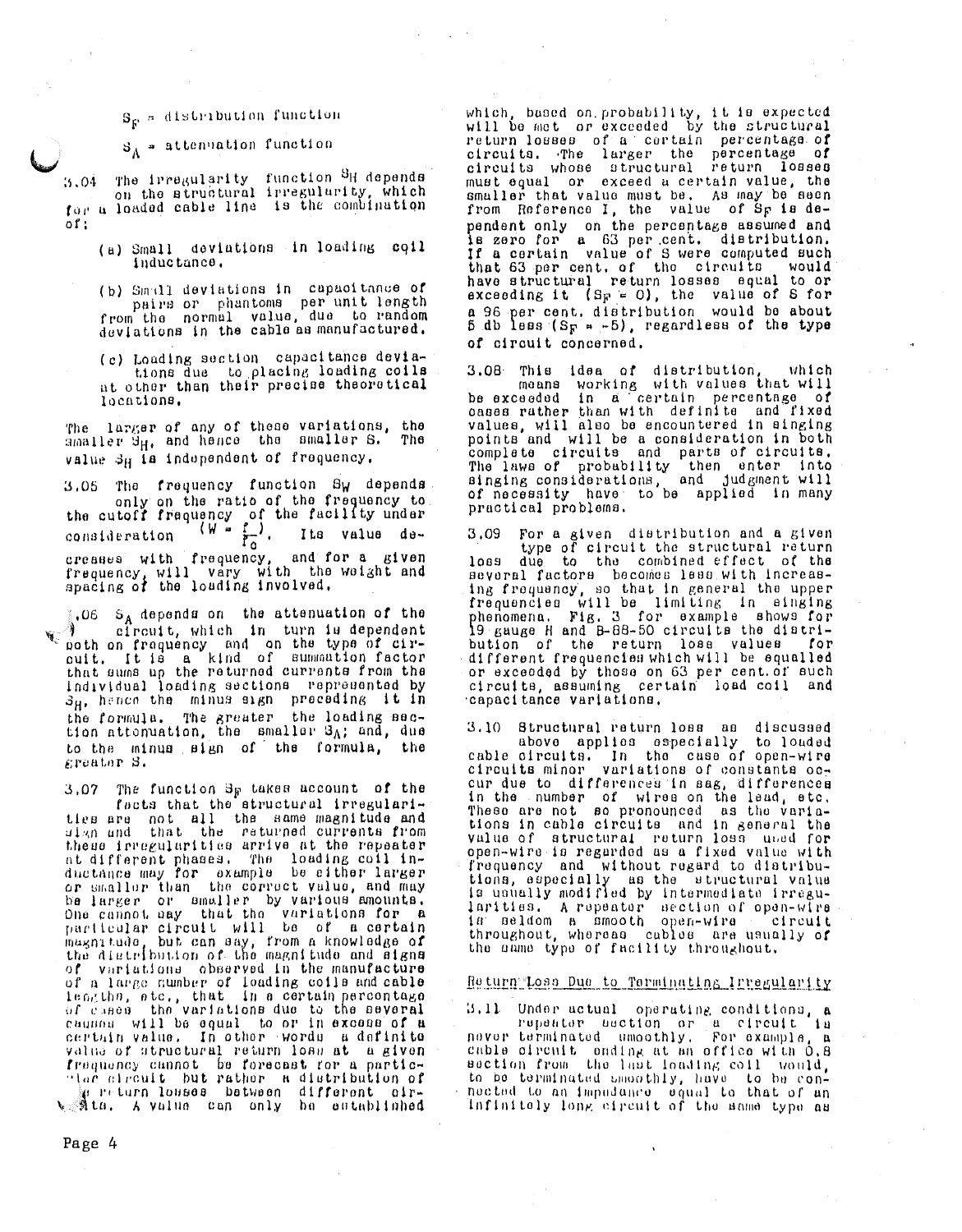



seen 0.2 of a section from a loading coil, that is, to its complementary impedance.<br>It is necessary therefore to take into account the effect of the terminal irregularity.

In the case of a multi-repeatered 3.12 circuit, the operating termination for each section, except for the end paths<br>or the end sections where terminal repeat-<br>ers are not used (see paragraph 3.20), is the adjacent repeater. In such cases the terminating impedance is the impedance seen of the line equipment. Cable circuits usually end at half-section or half-coil, so that this terminating impedance compared<br>with the half-section or half-coil impedance, in accordance with formula (2) or the junction return loss curves, gives the ter-<br>minating return loss. Where the cable ends at other than half-section or half-coil the return loss may be obtained with sufficient accuracy by comparing the terminating impe-<br>dance with the impedance required to smoothly terminate the circuit. The reaction of this terminating return loss on the adja-<br>cent repeater is obtained by adding to it for the the repeater is detection attenuation.<br>For this reason the terminating irregular-<br>ity unless unusually large, or the repeater-<br>section short, generally has but small ef-<br>fect on the overall resultant return loss.

### Return Loss Caused by Intermediate Irregularity

In general, the introduction of any  $3.13$ equipment or change in type of fa-<br>eility at an intermediate point in a re-<br>peater section causes a reduction in the repeater asction return loss. Examples of

いっ

such irregularities are repeating coils or composite sets at an intermediate office, omitted or defective loading coils, deviations in loading spacing in excess of those involved in a consideration of structural return loss, section of non-loaded cable, or the junction between dissimilar circuits with or without the use of the proper inequality ratio repeating calls. As already<br>noted the return loss of the irregularity<br>may be determined if the impedance looking through the irregularity is known. In some<br>cases this will be the characteristic im-<br>pedance of the connected circuit, in others the insertion return loss curves may be applied, and in others the impedance may be<br>arrived at by combining the impedance of the irregularity with that of the circuit Buppose for example that the ir-<br>ty is excess or deficient loading beyond. regularity is excess section capacitance illustrated  $AA$ i n  $Fig. 4.$ 



The irregularity may be assumed to be  $3.14$ concentrated at the center of the loading section at which point the charac-<br>teristic impedance is  $Z_0$  (see Fig. 4a).

Page 5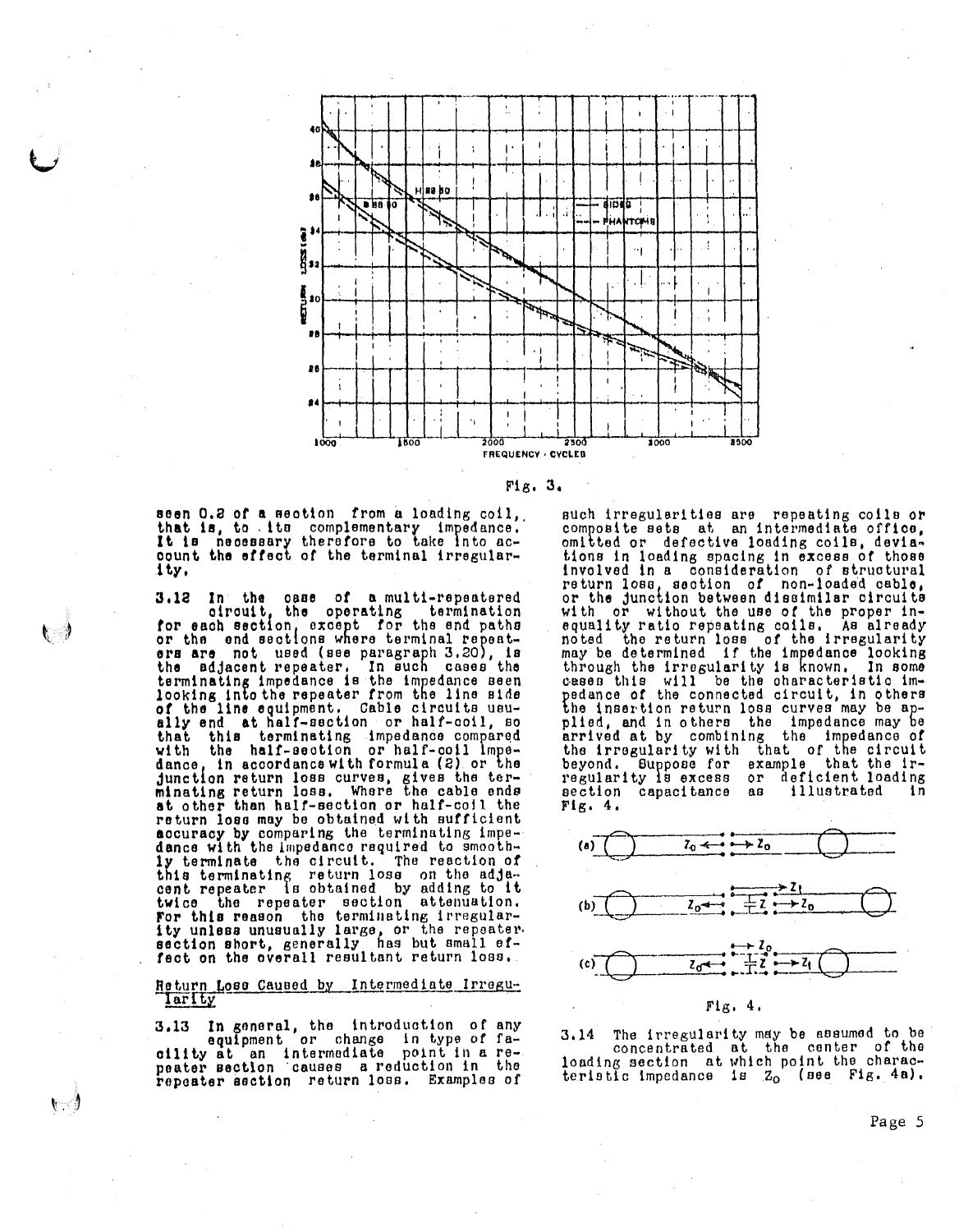Excess capacitance is represented by impedance 2 of this capacitance inserted<br>ahead of the half loading section to the inserted right (Fig. 4b), and the terminating impedance, 2t, is merely 2 and 2. in parallel .<br>O P

$$
z_{\rm t} = \frac{z}{z} + \frac{z_{\rm o}}{z_{\rm o}}
$$

For deficient capacitance, represented by<br>the dotted portion in Fig. 4c, Zo is equal to 2 and  $Z_t$  in parallel,  $\overline{1}.\overline{e}_t$ ,

$$
Z_0 = \frac{2 Z_L}{Z + Z_L}
$$

From this,  $z_t$ , which connects with  $z_0$  to the left, becomes:

$$
z_{t} = \frac{z_{0} z}{2 - z_{0}}
$$

3.15 Other types of irregularity may be<br>similarly handled. The effect of repeating coils for example may be treated<br>through the use of T-networks simulating the repeating coils! electrical characterlatica.

# Office Cabling and Equipment Return Loases

3.16 Another component of the overall return loss depends on the degree of<br>precision with which it is economical and practicable to make balancing equipment at a repeater simulate such line equipment as repeating coils, composite sets, carrier filters, etc,

3.17 The return loss between the balancing<br>equipment with its interconnecting cable and the associated line equipment depends on the precision of manufacturing<br>processes and on the precision which may be<br>used in pairing items of line and balancing<br>equipment and black and balancing equipment, and also on the care taken in<br>balancing the office cabling, Although this return loss is usually fairly high it must generally be taken into consideration, particularly if high structural<br>losses are involved. roturn

3.18 One item of office equipment may be<br>comitted from the above as follows.<br>The network for a lump-loaded line is usually made to simulate the line impedance as seen at approximately 0.2 of a loading sec-<br>tion from the last loading coil.

a circuit begins, at more than 0.2 aection, the excess length must be balanced with a building-out unit connected to the network, The balance between the network plus the building-out unit and the line is generally regarded practically as the structural re-<br>turn loan so that the building-out unit<br>does not enter into the equipment bulance proper. On the other hand where an opengire line enters an office through an ap-

praciable atratch of non-loaded cable the bulance between the cable and the T-network (generally assembled locally) simulating<br>the cable in the balancing circuit may or<br>may not be negligible depending on the care and accuracy with which the T-network is assembled,

### Internal Repeater Balance

3.19 If the windings of the hybrid coil<br>ne not identical a circulating current is set up within the repeater even though the impedances connected to the line chough the impouances connected to the 11ne<br>and network terminals of the hybrid coil<br>match each other perfectly. The return<br>loss corresponding to this internal bal-<br>ance, particularly in later types of re-<br>peaters, is usua be considered along with the foregoing component return losses in arriving at the combined value for the section.

### Terminal Return Loss

The termination (end-path) at the<br>distant and or terminal of a circuit  $3,20$ under operating conditions consists of a toll switching trunk or tributary circuit carried) and a subscriber loop and<br>subscriber set. The return loss between<br>the impedance of this termination and the<br>impedance required to smoothly terminate<br>the circuit is called the <u>terminal return</u><br>loss. It does not fo er section return loss but is rather a separate component, differing from the intermediate paths in that:

- (a) It is usually important (or low)<br>compared with any one intermediate return loss; and,
- (b) Due to its comparative uniformity over the frequency band and to its to combine, more peasimistically  $(in)$ phase) with the other return loss components.

The terminal return loss varies be- $3, 21$ tween offices, between different connections at the same office, and from time<br>to time for the same connection (due to<br>transmitter resistance varietions, etc.) A recent survey at a more or less typical office indicated that the terminal return loss in the frequency range important from<br>a singing viewpoint was in the order of 7 db or more for about 63 per cent, of connections and that it followed very much the<br>same diatribution (Sp) as structural return losnes. Both the magnitude and the distribution may be found on further investigation to vary approciably for different offices,<br>but in the meantime the above values are<br>considered reasonable for general dusign purposos, Where a fixed value of terminal return loss is needed for detailed computations or for purpose of test terminacions, a value of b db in generally used,

Page 6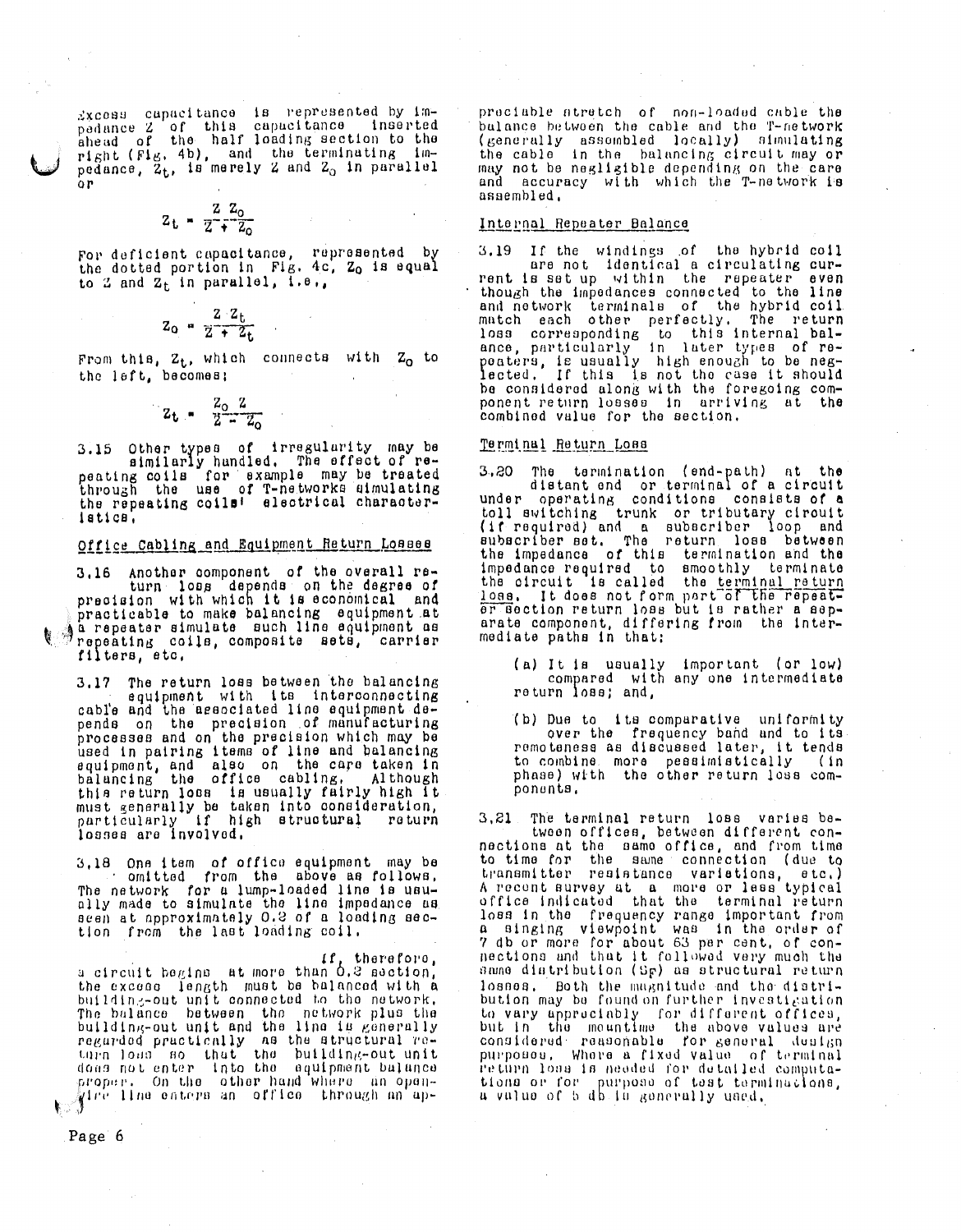## 4, COMBINING COMFONSNT RETURN LOBBER

4.01 The component return lounge to be<br>combined must first be referred to some commences point (usually a pointer of the second point of the second point of the second second which the overall return loss for the second pro-<br>viously this is done by adding to the re-<br>turn loss the sum of the loss turn loss the sum of the losses out to the<br>point at which the return loss exists and<br>back to the place of reference. If there<br>were any gains in the path, these would<br>have to be subtracted. A return loss is<br>expressed for a be at the name frequency.

4.02 Each return loss represents a certain<br>amount of returned current with respect to the current that would flow in a<br>perfect of rout, and the larger the re-<br>turned current, the smaller the return<br>loss. If all the returned currents combined in phase (0<sup>0</sup> apart), a maximum amount of current would result and would give the<br>lowest possible combined return loss. On<br>the other hand, if say, the currents rep-<br>resenting two return losses combined out of phase (180º apart), they would tond to cancel each other and give the highest possible combined return loss. These are the two extreme ways of combining. In general<br>the circuit conditions are not well enough known, or slae an unwarranted amount of<br>work would be required, to determine the<br>exact phase relations of the various cur-<br>rents. (An exception to this occurs in the computation of insertion return loss.) Not computation of the phase relations are,<br>it is natural to assume a middle course ba-<br>tween the two extremes  $0^0$  and  $180^0$  apart,<br>and thus combine the currents at right<br>angles or  $90^0$  apart, i.e., the combined-<br>curren Theory also says that when the phases are<br>unknown but are substantially at random, right angle combining is about right. For the majority of component return losses, such right angle combining is shown both by<br>computation and by measurement to give reasonably accurate results.

4.03 Letting I<sub>a</sub> and I<sub>b</sub> represent the re-<br>turned currents from two irregular-<br>ities (assuming unit current sent into a<br>perfect circuit), the combined current<br>would be  $\sqrt{I_a^2 + I_b^2}$ . The component return<br>losses are:

 $db_n = -20$  log I<sub>a</sub> and  $db_b = -20$  log I<sub>b</sub>

and the combined return loss is:

いっ

 $db_{(a+b)} = -20 \log \sqrt{I_a^2 + I_b^2}$  $-10 \log (I_a^2 + I_b^2)$ 

4.04 The last formula is the usual formula Elving transmission loss correspondsquares of the current ratios, I<sub>a</sub><sup>2</sup> and I<sub>b</sub><sup>2</sup>.<br>In other words, to combine two (or more)<br>return losses, all that is required is to add up the power ration corresponding to the component return losses and to find<br>from a table of power ratios the db value<br>corresponding to this awn. The following<br>illustrates this method of combining the component return losses 31, 31, 28 and 20 db.

| Individual Return    | Power Attenuation |
|----------------------|-------------------|
| Говвав               | Ratio             |
| 31                   | 0.000794          |
| 31                   | 0.000794          |
| 28                   | 0.00158           |
| - 20                 | 0.01000           |
| Sum of Power Ratios  | 0.013168          |
| Combined Return Loss | 18.8 db           |

4.05 An exception to this method of com-<br>hining is noted in the case of large<br>distant irregularities, with a long<br>stretch of loaded direct in the case of large<br>stretch of loaded distant irregularity,<br>only a very small cha a resultant current  $I<sub>A</sub> + I<sub>b</sub>$ . The component return losses are;

 $db_{\alpha} = -20$   $log I_{\alpha}$  and  $db_{\beta} = -20$   $log I_{\beta}$ 

The combined return loss is:

 $db_{(a+b)} = -20$   $log (I_a + I_b)$ 

This formula is simply the db corresponding<br>to the sum of the current ratios  $I_A$  and  $I_b$ ,<br>so that to combine two (or more) return<br>losses "in phase" or on the current ratio basis, the current ratios corresponding to the component return losses are added togother and the db value corresponding to the sum looked up from a table of current<br>ratios. Taking the same example as before. but assuming the 20 db return loss to combine in phase with the resultant of the other throe:

| Power Attenuation<br>Ratio                     |
|------------------------------------------------|
| 0.000794<br>0.000794<br>0.00158                |
| 0.003168<br>tor Thise Three Components 25.0 db |
|                                                |

Page 7